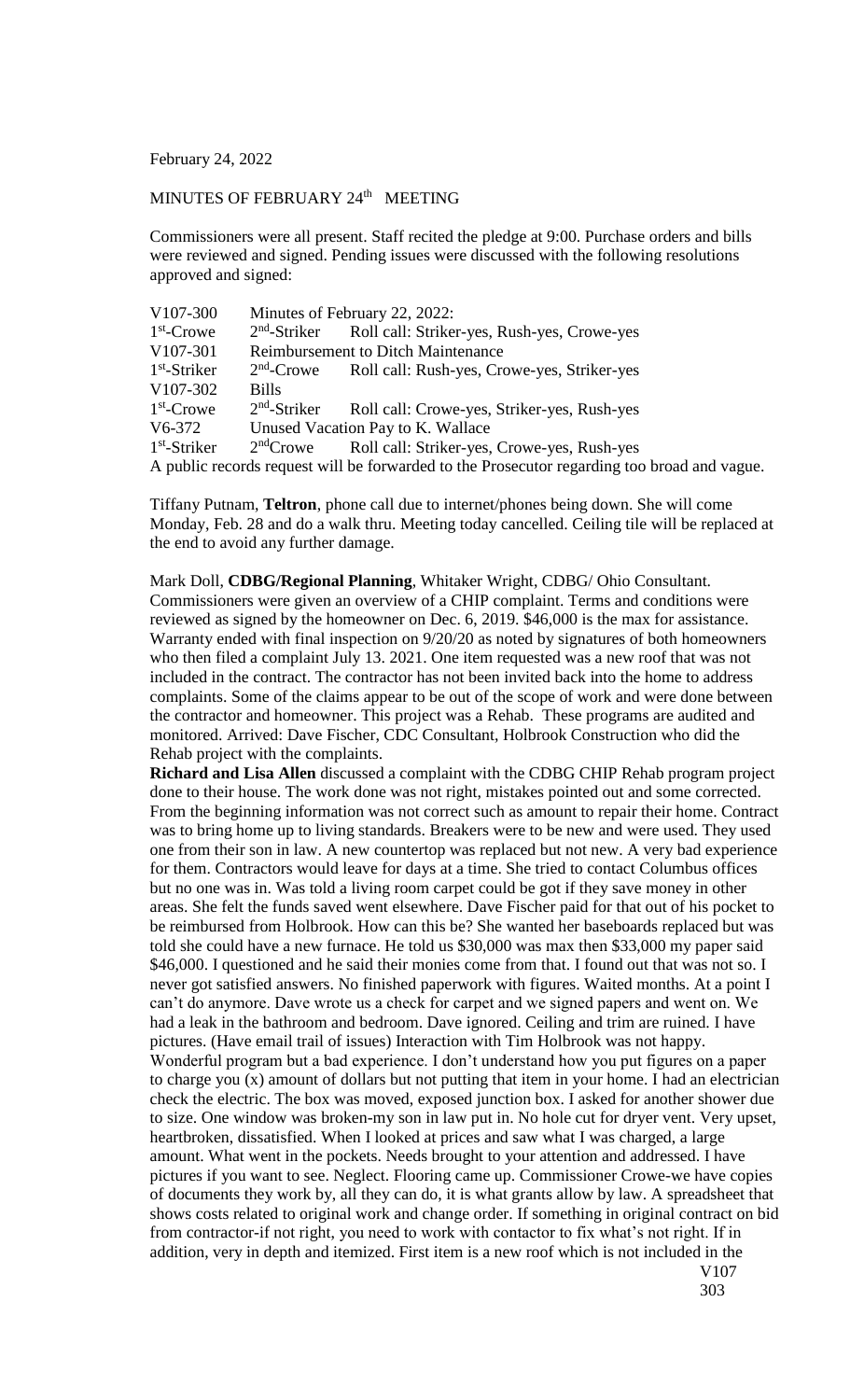contract. Even if damaged not a warranty item. On-going maintenance item. Hard to get a full grasp if not physically looking at. Work with contractor to get warranty items taken care of. Can't help with things outside of warranty. If not happy you can file a complaint form. Need to put eyes on. Linda-that's fine. I thought Commissioners were over this. You can come out. Didn't know why you didn't. Then told only two would come and maybe an electrician. You can come see in person. I'm upset, not trying to get a new roof but was addressed to him. Water rings, a known problem. I don't know the ins and out I just accept what he told me I don't know. I have a beautiful bathroom despite not having new and was charged for. Neglect. We were told they prioritize. I did call and Holbrook guys came due to window leaking. They're telling me another issue. Had it been addressed, a problem but not done. Appreciative but. If we said anything we got attitude. I wasn't following them around to nit pick but I knew what they were doing. Wanted to make sure it was done right. Windows weren't installed right. Evidence. Commissioner Crowe-whatever was included in the original contract. Dave-windows are fine. All have to be caulked every year. Lisa-different, not matching. We had someone put in. Not efficient. We thought they were replacing them all not a chosen few. Commissioner Crowe we can't second guess. My thought is if they didn't see bad they wouldn't have seen if siding still on. Just a different style doesn't mean it has to be replaced. Warranty items make a list and let the contractor look at. Day to day items beyond scope of the contract. Lisa-so we have a hired person to come out and say what is important and let rest go. Due to neglect it just gets destroyed. Commissioner Crowe-have you done anything to see what the issue is with the roof? Lisa-no I've been waiting on seeing you guys. Neglect of that caused damage to the new that was done. That was an issue. But was blown off. Other things could have been done to address. Dave-such as? Lisa-carpet. Dave you wanted from the get go. Lisa-yes it would be wonderful for me. I don't have the ability to force your hand. My first time. Should have been addressed. You can't erase. I don't care what the contact says. He picked and chose. It didn't matter what I want. He should address the important first. That is what should have been done. By not, the end result is damage. Commissioner Crowe-he follows the guidelines of what you can spend money on. Regardless what we feel is the need. Total amount of \$46,000 in contract? Commissioner Crowe-yes. Soft costs? Whitaker-anything not included in construction. Lisa-when Dave came in he said \$30,000 and contract was \$35,000. What wasn't addressed? Roof? A given. Dave-roof would run around \$8,000. We did 9 rehabs and I only have so much money. In the group of the last 3 and I divey money up. I follow this book. This is how much life left in roof-leave and go on. Lisa-if you have an issue, leave other things out. Dave-like siding? Lisa-you could have said if we do we have to exclude here. You gave me no options. I questioned and you tried to blow off. You don't steal from me if you have so much money. My paper said \$46,000 per household. Dave-up to \$46,000 if needed. They got septic. Lisa-are you not following standard? Dave-I didn't. I should have done a whole repair roof or furnace then the new program. I knew it would come back to haunt me and it has. Not up to code. That is what I am supposed to do. Lisa-my home is not a fictitious thing. Commissioner Crowe-at this point nothing to do with including septic. We can take care of warranty issues. No money available to make changes to do work. Not getting into an argument on what could have been done. Lisa-you have me under a five-year agreement to pay this. Commissioner Crowe-you get with contractor to justify and we will work with you. Lisa-what about two others that would be glad to talk with you about complaints about the lies. Not much being done about me. Your just shoving it under. Commissioner Crowe-not when we say we are going to fix the items not done proper. Not saying what should have been done. Let the program run the way it is set up. Not the answer you want. Nothing else we can do. Lisa-why allowed to do and saying go on to the next and finding no fault? Commissioner Crowe-nothing else to say? Lisa-my contract. Will my big picture window get done? Commissioner Crowe contract rules. Not always to get same size windows. Special order. Lisa-can be done. Is my finished paperwork in here? I never got. Dave-explained paperwork. Lisa-I thought in the contract you could not ask for special favors. Dave wrote me a personal check to pay for carpet, \$1800. Dave-yes he did. Holbrook to Lisa-you extorted me over and over. No carpet whatsoever. Once he gave you the check you signed the paperwork. Richard told the boys to put the breaker box in. I told them to take out. Your son in law wanted back. I took out, this is a pattern. Extortion. Counter top V107

<sup>303</sup>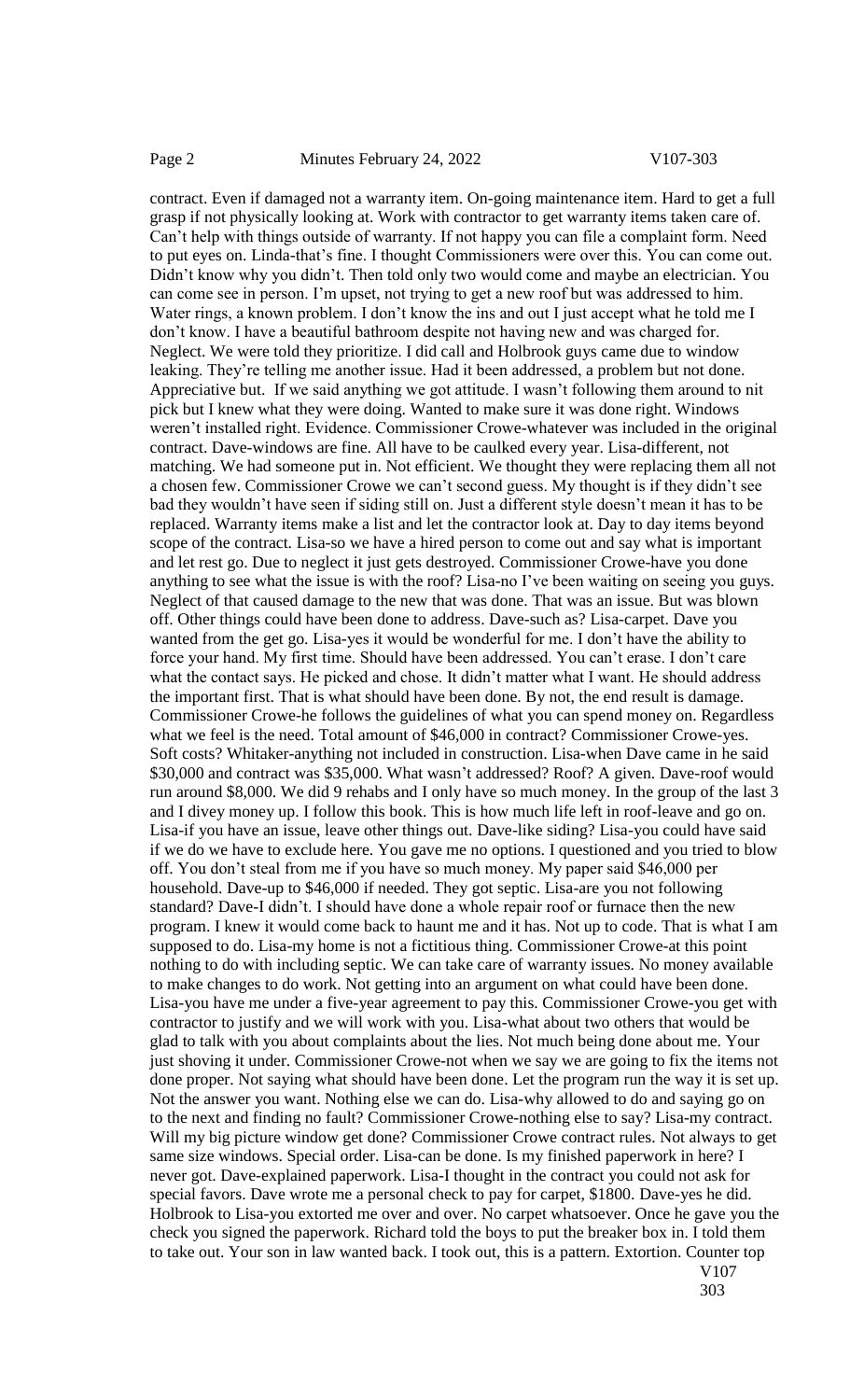is brand new-I bought it. Richard-warped. Holbrook-no I cut to make it fit. Lisa-I took pictures. Holbrook-I have pictures. I have never received complaints, one time a text of roof leaking. I sent JB over to check out. You were dammed up. Lisa- I addressed with you (Dave) and you didn't say nothing. Dave-I couldn't tell if new or used. Lisa-did you change the figures? Holbrook-no, I bought new. Lisa to Commissioners-did I ask you for a new roof? Commissioners Crowe-you insinuated you did. Commissioner Rush you did. Commissioner Crowe-until you fix the roof the damage will continue. Lisa-I want you aware it was existing it should have been addressed by this program. We will do because we can do less the cost. Where my thinking went because of what I endured. An existing problem stuck under the rug. I suffer for. Holbrook-we went over contract. Not once did you mention you should have a new roof. Never once. Lisa-I addressed it with Dave. You work under him. Holbrook-I work with contract. You could have said not right. Simple. I bid contractor grade. I told you first meeting. You got what the contract said. Lisa-not my countertop. Discussed water issues with roof dammed up. Lisa showed commissioners pictures. Commissioner Crowe-this is not a cosmetic program. If it works they can't replace. Dave-if functional we leave. Tim Holbrook-Getting material was hard. Beginning of covid. Lisa-I applied for windows. I didn't know about this rehab program. I never thought more about it. Then I got a letter for this project. When Dave come out, I based on what my mom and dad got, he said the cost and I thought maybe I can get a water heater or baseboard heaters replaced. He said what about the furnace. Then he told me this place applies for a full rehab. We can get you this and that. I had no idea it existed. He did a quick walk thru and he and Richard went outside and talked. Next time they discussed it changed, nothing to garage as it is detached. Then things brought to us that I had no idea of the program. I just thought I was getting windows. A blessing. Good in the beginning. I had questions on cost. Then a paper for up to \$46,000 with soft cost. "Where does pay comes from" I questioned. Things happened and created an issue. I still don't know what soft costs are. Mark Doll-adm cost. Not contractor cost-paid out of construction. Lisathis should have been addressed (roof). I am suffering the results. I have to go with your word it's true. A lie or truth, I believe. I came in to let you know I was charged for things that was not. Not right. Commissioner Crowe-we appreciate you coming in. Don't like complaints but we need to hear. Contact Tim talk with Dave, have them come look at warranty items and take care of. Dave-any other complaints? Mark-no. Lisa-people take you at your word. I know one. If I didn't say anything it would not have been finished. Whitaker-not appropriate to discuss another homeowner. Lisa-I feel I come in to tell you things and you aren't going to say anything to them. You already sat and discussed. Unfair to talk behind my back. None the less I came in and poured my heart to you. You live with it. Money being pocketed. Mr and Mrs Allen left.

Commissioner Rush reviewed the time line on the Allen's Rehab contract and addendum. Soft costs were 12%. Completed package; what is going to happen and the approval. A rehab project. Mark Doll will accompany Dave Fisher and Tim Holbrook when they go to the Allen's home to review warranty items.

**Chris Griffith**, had quotes for Microsoft O365. They were able to meet the previous price. \$17.75 to \$18.00 each and back up and archiving at \$0.25 less, for a total of \$24.50 each computer. Signed before March 1. No price increase for first year. Chris received approval from Commissioners to move forward. It is an annual subscription March 1 to March 1. CBTS is here. Internet into the building. Five switches up. They may be able to get internet today for wireless access/laptops. Today Windstream (Century Link has an outage) courthouse has no internet and don't plan to get until tomorrow. Everything should be up by Friday on the new network and CBTS should be able to reconfigure remotely. Next will be adding new phones. New switches have not arrived. Monday he will start bringing smaller offices up on the new network. He plans to be here on Monday with Teltron for a walk thru. Chris noted Phase I workmanship looked much better than Phase II. 75% done with Team Viewer and ESET install.